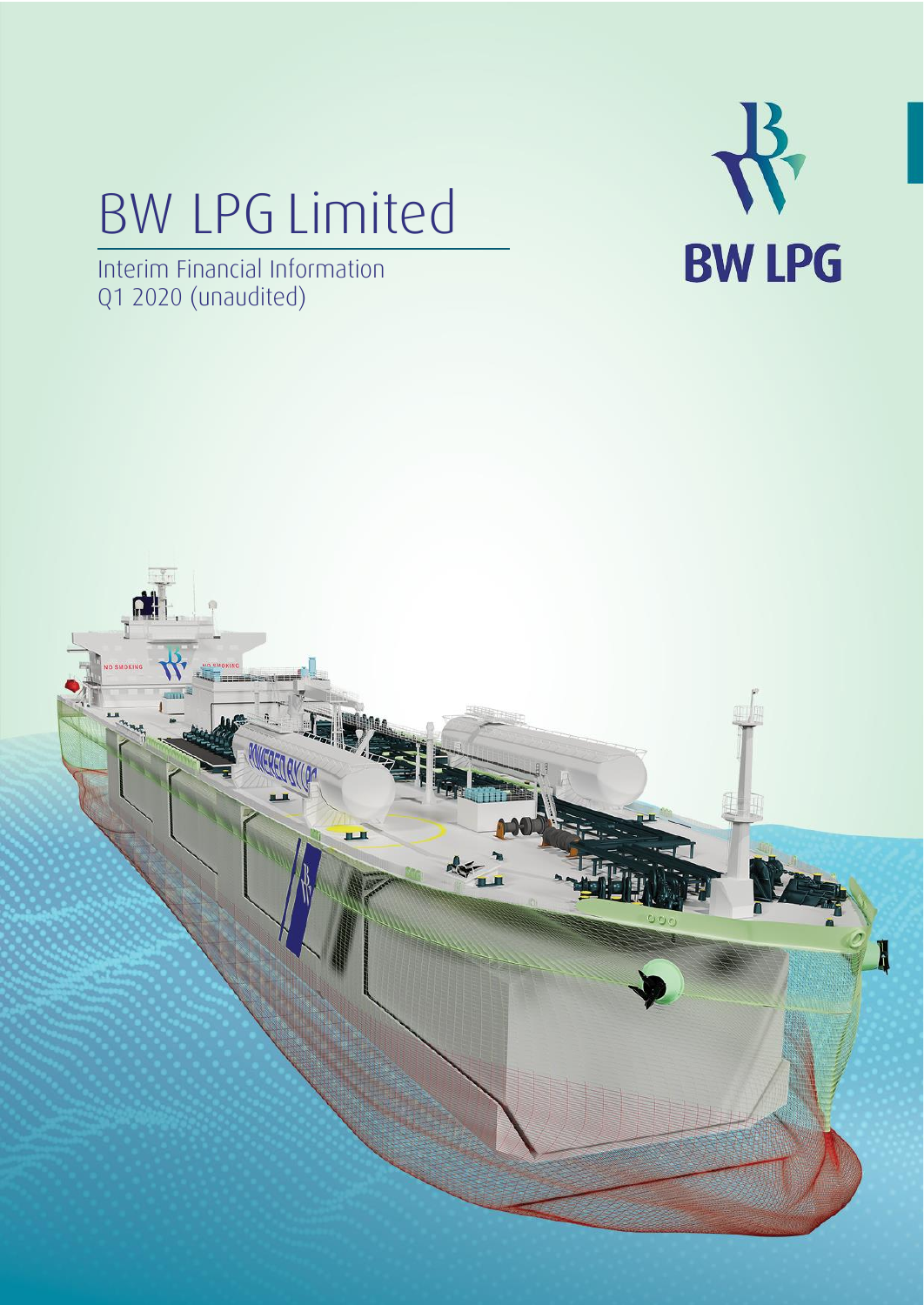# SELECTED KEY FINANCIAL INFORMATION

| Income Statement                                                                                                                                                      | Q1 2020<br>US\$ million                 | Q1 2019<br>US\$ million                    | Increase/<br>(Decrease)<br>0/0           |
|-----------------------------------------------------------------------------------------------------------------------------------------------------------------------|-----------------------------------------|--------------------------------------------|------------------------------------------|
| Net income from spot voyages<br>Net income from time charter voyages<br>TCE income<br>EBITDA<br>Profit/(Loss) after tax                                               | 140.3<br>21.7<br>162.0<br>126.3<br>80.6 | 40.5<br>19.7<br>60.2<br>20.7<br>(23.5)     | 246<br>10<br>169<br>510<br>N.M           |
| (US\$ per share)<br>Basic and diluted EPS1<br>Dividend per share                                                                                                      | 0.58<br>0.20                            | (0.17)                                     | N.M<br>N.M                               |
| <b>Balance Sheet</b>                                                                                                                                                  | 31 March<br>2020<br>US\$ million        | 31 December<br>2019<br>US\$ million        | Increase/<br>(Decrease)<br>0/0           |
| Cash & cash equivalents<br>Total assets<br><b>Total liabilities</b>                                                                                                   | 180.1<br>2,597.4<br>1,441.6             | 112.2<br>2,549.4<br>1,372.0                | 61<br>2<br>5                             |
| <b>Financial ratios</b>                                                                                                                                               | Q1 2020<br>$\frac{0}{0}$                | Q1 2019<br>$\frac{0}{0}$                   | Increase/<br>(Decrease)<br>0/0           |
| ROE <sup>2</sup> (annualised)<br>ROCE <sup>2</sup> (annualised)<br>EBITDA margin <sup>3</sup><br>Gross leverage ratio <sup>4</sup><br>Net leverage ratio <sup>5</sup> | 27.6<br>15.2<br>78.0<br>52.6<br>48.9    | (9.7)<br>(1.7)<br>34.4<br>59.1<br>58.4     | N.M<br>N.M<br>127<br>(11)<br>(16)        |
| Other information                                                                                                                                                     | 31 March<br>2020                        | 31 December<br>2019                        | Increase,<br>(Decrease)<br>$\frac{0}{0}$ |
| Shares - end of period (shares)<br>Share price (NOK)<br>Market Cap (NOK million)<br>Market Cap (USD million)                                                          | 141,938,998<br>31.6<br>4,485.3<br>422.4 | 141,938,998<br>73.9<br>10,482.2<br>1,189.5 | (57)<br>(57)<br>(64)                     |

[1] EPS (earnings per share) is computed based on Q1 2020: 139 million shares and Q1 2019: 139 million shares, the weighted average number of shares outstanding less treasury shares during the period

[2] ROE (return on equity) and ROCE (return on capital employed) is computed based on the average equity and capital employed at the end and beginning of the period.

[3] EBITDA margin is computed as EBITDA over TCE income.

[4] Gross leverage ratio is computed as total debt over total debt plus equity.

[5] Net leverage ratio is computed as total debt less cash over total debt less cash plus equity.

"N.M" denotes not meaningful.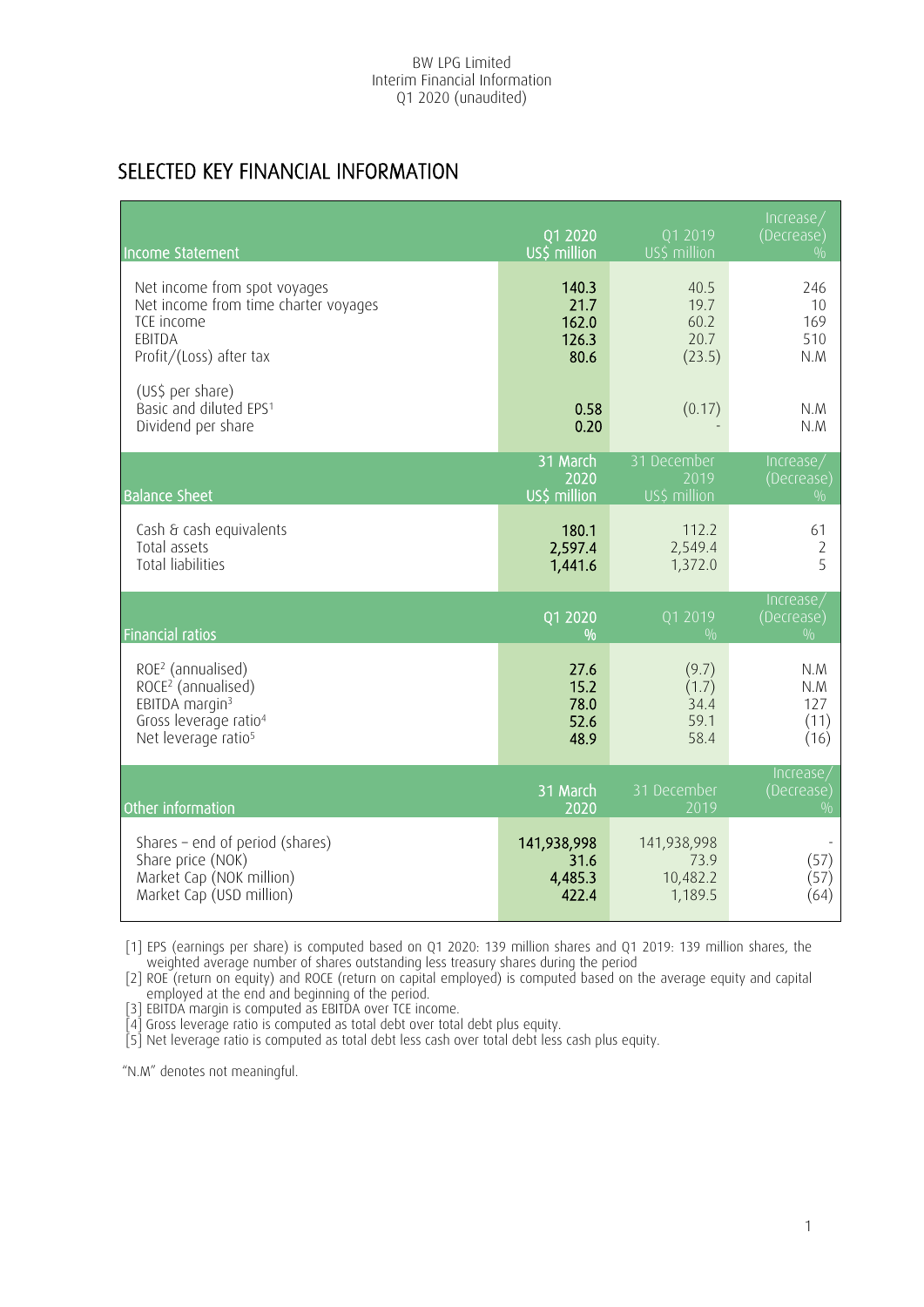# HIGHLIGHTS – Q1 2020

- Achieved VLGC freight rates of US\$42,300/day, generating a Net Profit after Tax of US\$81 million or an Earnings per Share of US\$0.58 (NOK 5.97).
- Declared Q1 2020 interim cash dividend of US\$0.20 per share amounting to US\$27.7 million. The shares will be traded ex-dividend from 2 June 2020. The dividend will be payable on or about 12 June 2020 to shareholders of record as at 3 June 2020.
- Secured financing for the retrofitting for five dual-fuel LPG propulsion engines. On 15 May 2020, the existing US\$400 million facility at LIBOR + 170bps was increased by US\$38 million with all other terms unchanged.

## Events previously announced:

## March 2020:

• Delivered our only remaining LGC to her new owners, generating US\$15 million in liquidity and a net gain of US\$5 million.

## February 2020:

- Exercised options for the retrofitting of eight additional dual-fuel LPG propulsion engines, bringing our total investments in this pioneering propulsion technology to 12 vessels.
- Amended the existing US\$458 million Senior Secured Facility to convert US\$100 million of Term Loan to Revolving Credit Facility with all other terms unchanged.
- Took delivery of the last of two time charter-in VLGC newbuilds.

# PERFORMANCE REVIEW – Q1 2020

Operating revenue was US\$250.4 million in Q1 2020 (Q1 2019: US\$118.1 million). Time Charter Equivalent ("TCE") income increased to US\$162.0 million in Q1 2020, mainly attributable to higher LPG spot rates and higher fleet utilisation.

EBITDA increased to US\$126.3 million for Q1 2020(Q1 2019: US\$20.7 million), primarily due to higher TCE income.

Profit after tax was US\$80.6 million for Q1 2020 (Q1 2019: loss after tax of US\$23.5 million).

Net leverage ratio decreased to 48.9% in Q1 2020 (Q1 2019: 58.4%). This is mainly due to solid cash flows from operations, net of US\$118 million total dividends paid for 2019.

# BALANCE SHEET

As at 31 March 2020, BW LPG had a fleet of 45 VLGCs and two VLGCs owned and operated by a joint venture. Total assets amounted to US\$2,597.4 million (31 December 2019: US\$2,549.4 million), of which US\$1,881.0 million (31 December 2019: US\$1,903.6 million) represented the carrying value of the vessels (including dry docking) and US\$178.6 million (31 December 2019: US\$165.0 million) represented the carrying value of the right-of-use assets (vessels).

Cash and cash equivalents amounted to US\$180.1 million as at 31 March 2020 (31 December 2019: US\$112.2 million). Cash flows from operating activities generated a net cash surplus of US\$141.6 million in Q1 2020 (Q1 2019: US\$35.4 million). The cash flows from operating activities were principally utilised for repayments of bank borrowings, interest payments and dividend payments.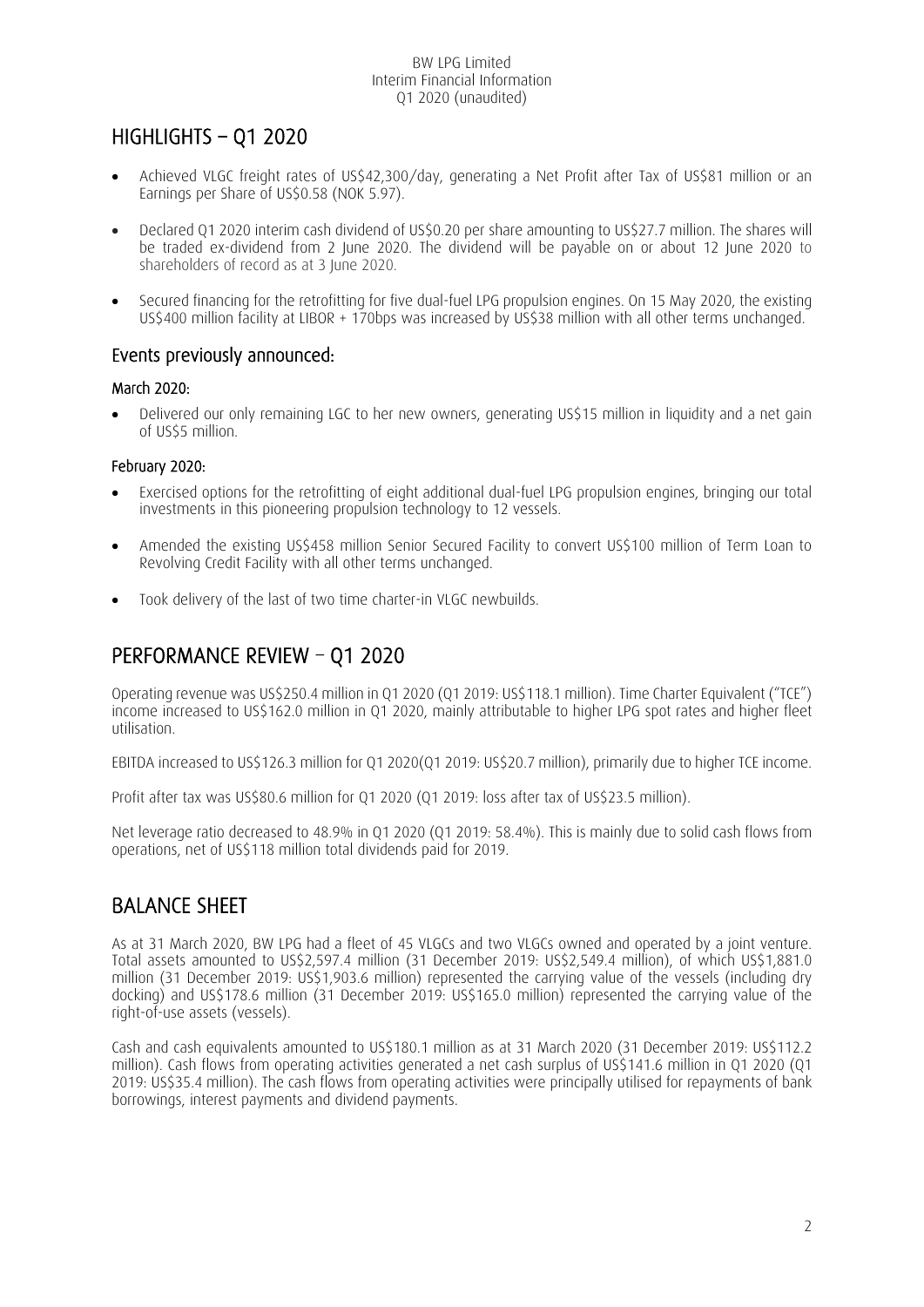## CONSOLIDATED STATEMENT OF COMPREHENSIVE INCOME

| Q1 2020<br>Q1 2019<br><b>US\$'000</b><br>US\$'000<br>Revenue from spot voyages<br>228,678<br>98,341<br>Voyage expenses<br>(88, 424)<br>(57, 846)<br>140,254<br>Net income from spot voyages<br>40,495<br>Revenue from time charter voyages<br>21,703<br>19,712<br>TCE income <sup>^</sup><br>161,957<br>60,207<br>Net gain from commodity contracts<br>528<br>(29, 635)<br>Vessel operating expenses<br>(28, 262)<br>General and administrative expenses<br>(6,934)<br>(6, 172)<br>Charter hire expenses<br>(1,907)<br>(4,350)<br>Finance lease income<br>558<br>998<br>Other operating income - net<br>49<br>Operating profit before depreciation, amortisation<br>and impairment (EBITDA)<br>126,327<br>20,710<br>(38, 139)<br>Depreciation charge<br>(31, 829)<br>Amortisation charge<br>(13)<br>88,175<br>(11, 119)<br>Gain on disposal of assets held-for-sale<br>5,273<br>1,783<br>93,448<br>(9, 336)<br>Operating profit/(loss) (EBIT)<br>Foreign currency exchange loss - net<br>(2, 151)<br>(292)<br>Interest income<br>1,331<br>1,433<br>(12, 201)<br>(14, 724)<br>Interest expense<br>Derivative gain/(loss)<br>18<br>(55)<br>Other finance expense<br>(732)<br>(422)<br>(13, 735)<br>Finance expense - net<br>(14,060)<br>Share of profit of a joint venture<br>1,213<br>Profit/(Loss) before tax for the financial period<br>80,926<br>(23, 396)<br>Income tax expense<br>(321)<br>(148) |                                                         |        |           |
|-------------------------------------------------------------------------------------------------------------------------------------------------------------------------------------------------------------------------------------------------------------------------------------------------------------------------------------------------------------------------------------------------------------------------------------------------------------------------------------------------------------------------------------------------------------------------------------------------------------------------------------------------------------------------------------------------------------------------------------------------------------------------------------------------------------------------------------------------------------------------------------------------------------------------------------------------------------------------------------------------------------------------------------------------------------------------------------------------------------------------------------------------------------------------------------------------------------------------------------------------------------------------------------------------------------------------------------------------------------------------------------------------------|---------------------------------------------------------|--------|-----------|
|                                                                                                                                                                                                                                                                                                                                                                                                                                                                                                                                                                                                                                                                                                                                                                                                                                                                                                                                                                                                                                                                                                                                                                                                                                                                                                                                                                                                       |                                                         |        |           |
|                                                                                                                                                                                                                                                                                                                                                                                                                                                                                                                                                                                                                                                                                                                                                                                                                                                                                                                                                                                                                                                                                                                                                                                                                                                                                                                                                                                                       |                                                         |        |           |
|                                                                                                                                                                                                                                                                                                                                                                                                                                                                                                                                                                                                                                                                                                                                                                                                                                                                                                                                                                                                                                                                                                                                                                                                                                                                                                                                                                                                       |                                                         |        |           |
|                                                                                                                                                                                                                                                                                                                                                                                                                                                                                                                                                                                                                                                                                                                                                                                                                                                                                                                                                                                                                                                                                                                                                                                                                                                                                                                                                                                                       |                                                         |        |           |
|                                                                                                                                                                                                                                                                                                                                                                                                                                                                                                                                                                                                                                                                                                                                                                                                                                                                                                                                                                                                                                                                                                                                                                                                                                                                                                                                                                                                       |                                                         |        |           |
|                                                                                                                                                                                                                                                                                                                                                                                                                                                                                                                                                                                                                                                                                                                                                                                                                                                                                                                                                                                                                                                                                                                                                                                                                                                                                                                                                                                                       |                                                         |        |           |
|                                                                                                                                                                                                                                                                                                                                                                                                                                                                                                                                                                                                                                                                                                                                                                                                                                                                                                                                                                                                                                                                                                                                                                                                                                                                                                                                                                                                       |                                                         |        |           |
|                                                                                                                                                                                                                                                                                                                                                                                                                                                                                                                                                                                                                                                                                                                                                                                                                                                                                                                                                                                                                                                                                                                                                                                                                                                                                                                                                                                                       |                                                         |        |           |
|                                                                                                                                                                                                                                                                                                                                                                                                                                                                                                                                                                                                                                                                                                                                                                                                                                                                                                                                                                                                                                                                                                                                                                                                                                                                                                                                                                                                       |                                                         |        |           |
|                                                                                                                                                                                                                                                                                                                                                                                                                                                                                                                                                                                                                                                                                                                                                                                                                                                                                                                                                                                                                                                                                                                                                                                                                                                                                                                                                                                                       |                                                         |        |           |
|                                                                                                                                                                                                                                                                                                                                                                                                                                                                                                                                                                                                                                                                                                                                                                                                                                                                                                                                                                                                                                                                                                                                                                                                                                                                                                                                                                                                       |                                                         |        |           |
|                                                                                                                                                                                                                                                                                                                                                                                                                                                                                                                                                                                                                                                                                                                                                                                                                                                                                                                                                                                                                                                                                                                                                                                                                                                                                                                                                                                                       |                                                         |        |           |
|                                                                                                                                                                                                                                                                                                                                                                                                                                                                                                                                                                                                                                                                                                                                                                                                                                                                                                                                                                                                                                                                                                                                                                                                                                                                                                                                                                                                       |                                                         |        |           |
|                                                                                                                                                                                                                                                                                                                                                                                                                                                                                                                                                                                                                                                                                                                                                                                                                                                                                                                                                                                                                                                                                                                                                                                                                                                                                                                                                                                                       |                                                         |        |           |
|                                                                                                                                                                                                                                                                                                                                                                                                                                                                                                                                                                                                                                                                                                                                                                                                                                                                                                                                                                                                                                                                                                                                                                                                                                                                                                                                                                                                       |                                                         |        |           |
|                                                                                                                                                                                                                                                                                                                                                                                                                                                                                                                                                                                                                                                                                                                                                                                                                                                                                                                                                                                                                                                                                                                                                                                                                                                                                                                                                                                                       |                                                         |        |           |
|                                                                                                                                                                                                                                                                                                                                                                                                                                                                                                                                                                                                                                                                                                                                                                                                                                                                                                                                                                                                                                                                                                                                                                                                                                                                                                                                                                                                       |                                                         |        |           |
|                                                                                                                                                                                                                                                                                                                                                                                                                                                                                                                                                                                                                                                                                                                                                                                                                                                                                                                                                                                                                                                                                                                                                                                                                                                                                                                                                                                                       |                                                         |        |           |
|                                                                                                                                                                                                                                                                                                                                                                                                                                                                                                                                                                                                                                                                                                                                                                                                                                                                                                                                                                                                                                                                                                                                                                                                                                                                                                                                                                                                       |                                                         |        |           |
|                                                                                                                                                                                                                                                                                                                                                                                                                                                                                                                                                                                                                                                                                                                                                                                                                                                                                                                                                                                                                                                                                                                                                                                                                                                                                                                                                                                                       |                                                         |        |           |
|                                                                                                                                                                                                                                                                                                                                                                                                                                                                                                                                                                                                                                                                                                                                                                                                                                                                                                                                                                                                                                                                                                                                                                                                                                                                                                                                                                                                       |                                                         |        |           |
|                                                                                                                                                                                                                                                                                                                                                                                                                                                                                                                                                                                                                                                                                                                                                                                                                                                                                                                                                                                                                                                                                                                                                                                                                                                                                                                                                                                                       |                                                         |        |           |
|                                                                                                                                                                                                                                                                                                                                                                                                                                                                                                                                                                                                                                                                                                                                                                                                                                                                                                                                                                                                                                                                                                                                                                                                                                                                                                                                                                                                       |                                                         |        |           |
|                                                                                                                                                                                                                                                                                                                                                                                                                                                                                                                                                                                                                                                                                                                                                                                                                                                                                                                                                                                                                                                                                                                                                                                                                                                                                                                                                                                                       |                                                         |        |           |
|                                                                                                                                                                                                                                                                                                                                                                                                                                                                                                                                                                                                                                                                                                                                                                                                                                                                                                                                                                                                                                                                                                                                                                                                                                                                                                                                                                                                       |                                                         |        |           |
|                                                                                                                                                                                                                                                                                                                                                                                                                                                                                                                                                                                                                                                                                                                                                                                                                                                                                                                                                                                                                                                                                                                                                                                                                                                                                                                                                                                                       |                                                         |        |           |
|                                                                                                                                                                                                                                                                                                                                                                                                                                                                                                                                                                                                                                                                                                                                                                                                                                                                                                                                                                                                                                                                                                                                                                                                                                                                                                                                                                                                       |                                                         |        |           |
|                                                                                                                                                                                                                                                                                                                                                                                                                                                                                                                                                                                                                                                                                                                                                                                                                                                                                                                                                                                                                                                                                                                                                                                                                                                                                                                                                                                                       |                                                         |        |           |
|                                                                                                                                                                                                                                                                                                                                                                                                                                                                                                                                                                                                                                                                                                                                                                                                                                                                                                                                                                                                                                                                                                                                                                                                                                                                                                                                                                                                       |                                                         |        |           |
|                                                                                                                                                                                                                                                                                                                                                                                                                                                                                                                                                                                                                                                                                                                                                                                                                                                                                                                                                                                                                                                                                                                                                                                                                                                                                                                                                                                                       |                                                         |        |           |
|                                                                                                                                                                                                                                                                                                                                                                                                                                                                                                                                                                                                                                                                                                                                                                                                                                                                                                                                                                                                                                                                                                                                                                                                                                                                                                                                                                                                       |                                                         |        |           |
|                                                                                                                                                                                                                                                                                                                                                                                                                                                                                                                                                                                                                                                                                                                                                                                                                                                                                                                                                                                                                                                                                                                                                                                                                                                                                                                                                                                                       |                                                         |        |           |
|                                                                                                                                                                                                                                                                                                                                                                                                                                                                                                                                                                                                                                                                                                                                                                                                                                                                                                                                                                                                                                                                                                                                                                                                                                                                                                                                                                                                       | Profit/(Loss) after tax for the financial period (NPAT) | 80,605 | (23, 544) |

^ "TCE income" denotes "time charter equivalent income" which represents revenue from time charters and voyage charters less voyage expenses comprising primarily fuel oil, port charges and commission.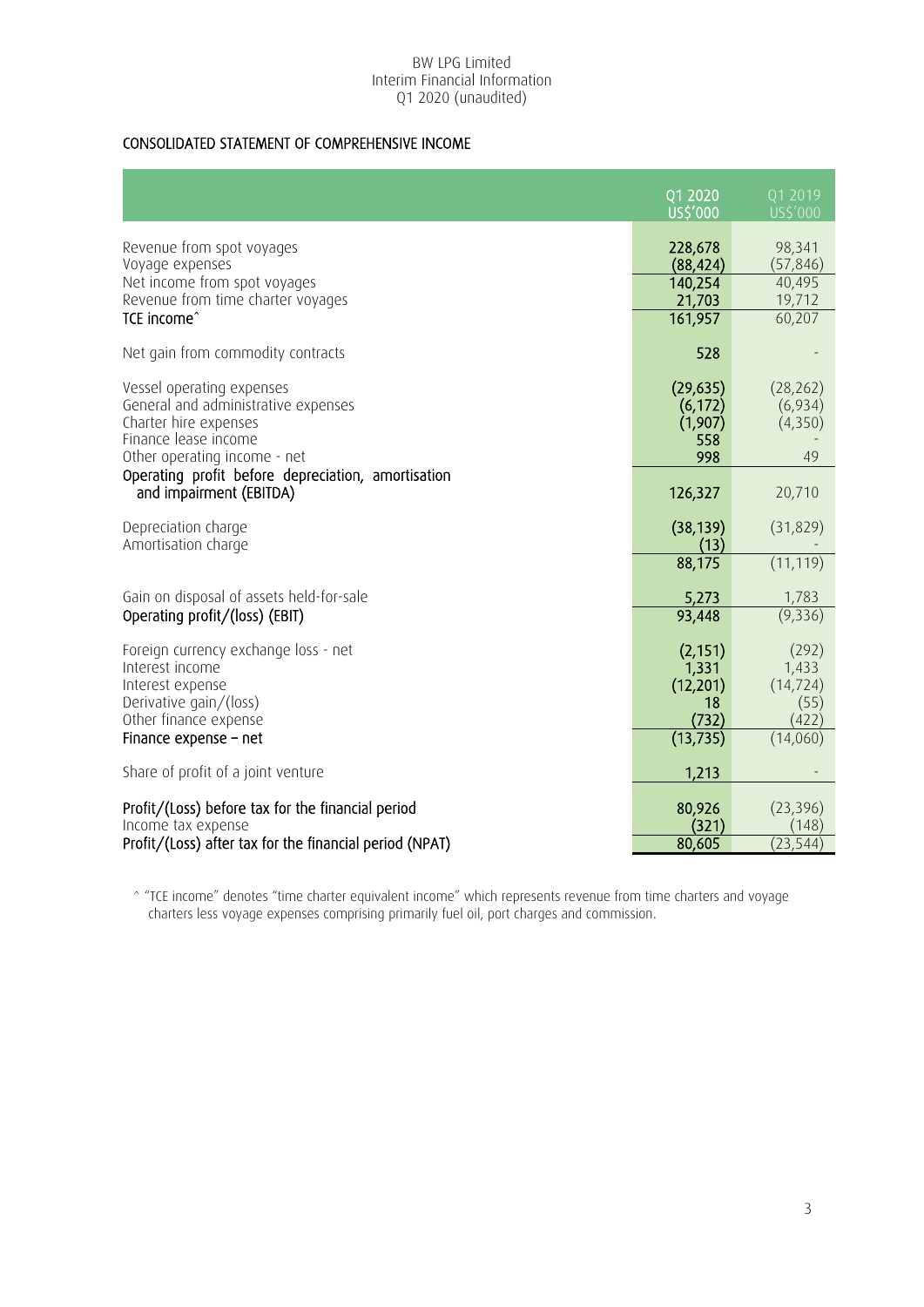## CONSOLIDATED STATEMENT OF COMPREHENSIVE INCOME (continued)

|                                                                                                                                                                                 | Q1 2020<br>US\$'000        | 01 2019<br>US\$'000                 |
|---------------------------------------------------------------------------------------------------------------------------------------------------------------------------------|----------------------------|-------------------------------------|
| Other comprehensive loss:                                                                                                                                                       |                            |                                     |
| Items that may be subsequently reclassified to profit or loss:<br>Cash flow hedges<br>- fair value loss<br>- reclassification to profit or loss<br>Currency translation reserve | (45,097)<br>2,134<br>(211) | (8, 497)<br>(861)                   |
| Other comprehensive loss, net of tax                                                                                                                                            | (43,174)                   | (9,358)                             |
| Total comprehensive income/(loss) for the financial period                                                                                                                      | 37,431                     | (39, 902)                           |
| Profit/(Loss) attributable to:<br>Equity holders of the Company<br>Non-controlling interests                                                                                    | 80,605<br>80,605           | (23, 615)<br>71<br>(23, 544)        |
| Total comprehensive income/(loss) attributable to:<br>Equity holders of the Company<br>Non-controlling interests                                                                | 37,431<br>37,431           | (32, 973)<br>$\sqrt{1}$<br>(32,902) |
| Earnings/(Loss) per share attributable to the equity holders of the<br>Company:<br>(expressed in US\$ per share)<br>Basic and diluted earnings/(loss) per share                 | 0.58                       | (0.17)                              |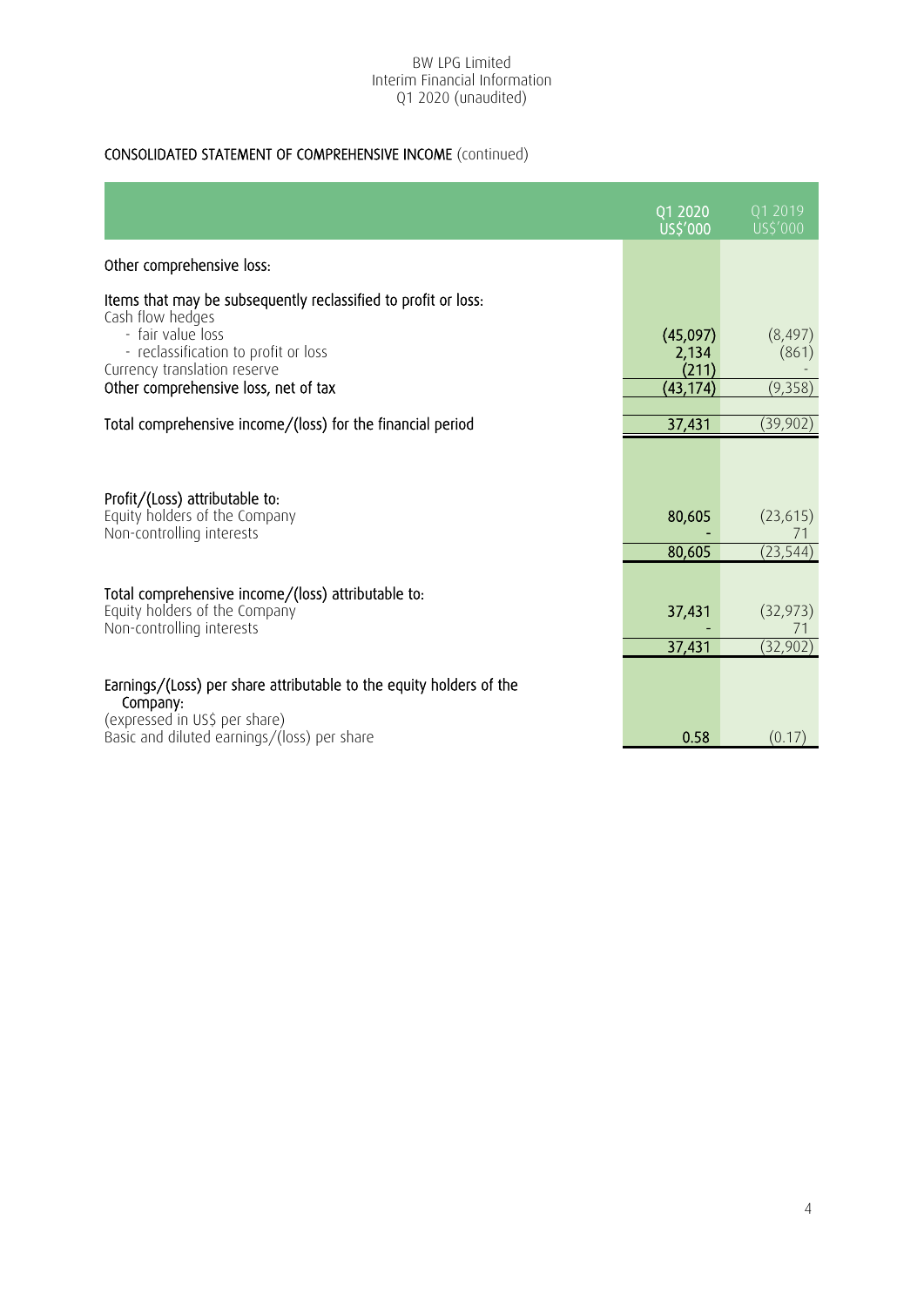## CONSOLIDATED BALANCE SHEET

|                                                            | 31 March             | 31 December          |
|------------------------------------------------------------|----------------------|----------------------|
|                                                            | 2020<br>US\$'000     | 2019<br>US\$'000     |
|                                                            |                      |                      |
| Intangible assets                                          | 1,045                | 1,004                |
| Derivative financial instruments                           |                      | 723                  |
| Loan receivables from a joint venture                      | 44,650               | 52,550               |
| Finance lease receivables                                  | 29,620               | 35,326               |
| Investment in a joint venture                              | 3,986                | 2,861                |
| Total other non-current assets                             | 78,256               | 91,460               |
| Vessels and dry docking                                    | 1,881,041            | 1,903,622            |
| Right-of-use assets (vessels)                              | 178,611              | 165,029              |
| Other property, plant and equipment                        | 230                  | 261                  |
| Property, plant and equipment                              | 2,059,882            | 2,068,912            |
| Total non-current assets                                   | 2,139,183            | 2,161,376            |
| Inventories                                                | 87,955               | 40,682               |
| Trade and other receivables                                | 147,835              | 166,372              |
| Derivative financial instruments                           | 9,354                | 14,080               |
| Loan receivables from a joint venture                      | 10,436               | 5,645                |
| Finance lease receivables                                  | 22,489               | 22,266               |
| Assets held-for-sale                                       |                      | 26,725               |
| Cash and cash equivalents<br>Total current assets          | 180,129<br>458,198   | 112,210<br>387,980   |
|                                                            |                      |                      |
| Total assets                                               | 2,597,381            | 2,549,356            |
| Share capital                                              | 1,419                | 1,419                |
| Share premium                                              | 289,812              | 289,812              |
| Treasury shares                                            | (16, 244)            | (14, 432)            |
| Contributed surplus                                        | 685,913              | 685,913              |
| Other reserves                                             | (88, 839)            | (45,688)             |
| Retained earnings<br>Total shareholders' equity            | 283,692<br>1,155,753 | 260,289<br>1,177,313 |
|                                                            |                      |                      |
| Borrowings                                                 | 947,386              | 923,177              |
| Lease liabilities                                          | 174,788              | 167,654              |
| Derivative financial instruments                           | 37,750               | 10,516               |
| Other provisions<br>Total non-current liabilities          | 813<br>1,160,737     | 697<br>1,102,044     |
|                                                            |                      |                      |
| Borrowings                                                 | 108,224              | 140,863              |
| Lease liabilities                                          | 52,971               | 50,241               |
| Derivative financial instruments                           | 20,269               | 18,131               |
| Current income tax liabilities<br>Trade and other payables | 1,768<br>97,659      | 1,560<br>59,204      |
| <b>Total current liabilities</b>                           | 280,891              | 269,999              |
|                                                            |                      |                      |
| <b>Total liabilities</b>                                   | 1,441,628            | 1,372,043            |
|                                                            |                      |                      |
| Total equity and liabilities                               | 2,597,381            | 2,549,356            |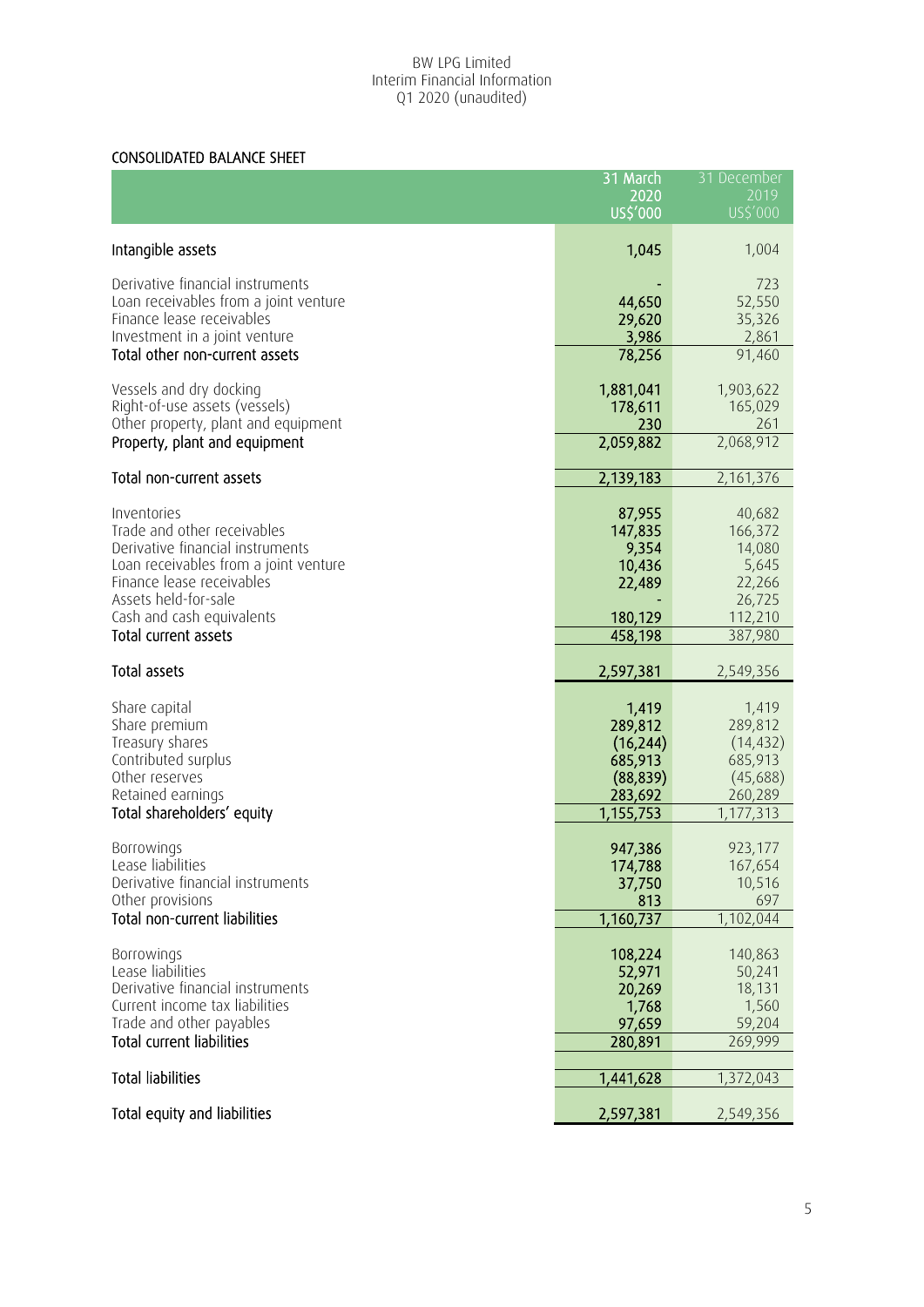## CONSOLIDATED STATEMENT OF CHANGES IN EQUITY

|                                                                  |                          |                  |                          | Attributable to equity holders of the Company |                    |                          |                                       |                                     |                      |                 |
|------------------------------------------------------------------|--------------------------|------------------|--------------------------|-----------------------------------------------|--------------------|--------------------------|---------------------------------------|-------------------------------------|----------------------|-----------------|
|                                                                  | Share<br>capital         | Share<br>premium | Treasury<br>shares       | Contributed<br>surplus                        | Capital<br>reserve | Hedging<br>reserve       | Share-<br>based<br>payment<br>reserve | Currency,<br>translation<br>reserve | Retained<br>earnings | Total<br>equity |
|                                                                  | US\$'000                 | US\$'000         | US\$'000                 | US\$'000                                      | US\$'000           | US\$'000                 | US\$'000                              | US\$'000                            | US\$'000             | US\$'000        |
| Balance at 1 January 2020                                        | 1,419                    | 289,812          | (14, 432)                | 685,913                                       | (36, 259)          | (9,602)                  | 230                                   | (57)                                | 260,289              | 1,177,313       |
| Profit for the financial year                                    |                          |                  |                          |                                               |                    |                          |                                       | ٠                                   | 80,605               | 80,605          |
| Other comprehensive loss for the financial period                |                          |                  |                          |                                               | $\sim$             | (42, 963)                |                                       | (211)                               |                      | (43, 174)       |
| Total comprehensive (loss)/income for the<br>financial period    |                          |                  | $\overline{\phantom{a}}$ | $\sim$                                        | $\sim$             | (42, 963)                |                                       | (211)                               | 80,605               | 37,431          |
| Share-based payment reserve<br>- Value of employee services      |                          |                  |                          |                                               |                    | $\overline{\phantom{a}}$ | 23                                    |                                     |                      | 23              |
| Purchases of treasury shares                                     | $\overline{\phantom{a}}$ | $\sim$           | (1, 812)                 |                                               |                    | ٠                        |                                       |                                     | ٠                    | (1, 812)        |
| Dividends paid                                                   |                          |                  |                          |                                               |                    |                          |                                       | ٠                                   | (57,202)             | (57, 202)       |
| Total transactions with owners, recognised directly<br>in equity | ٠                        |                  | (1, 812)                 |                                               | $\sim$             | $\overline{\phantom{a}}$ | 23                                    | $\overline{\phantom{a}}$            | (57, 202)            | (58,991)        |
| Balance at 31 March 2020                                         | 1,419                    | 289,812          | (16, 244)                | 685,913                                       | (36,259)           | (52, 565)                | 253                                   | (268)                               | 283,692              | 1,155,753       |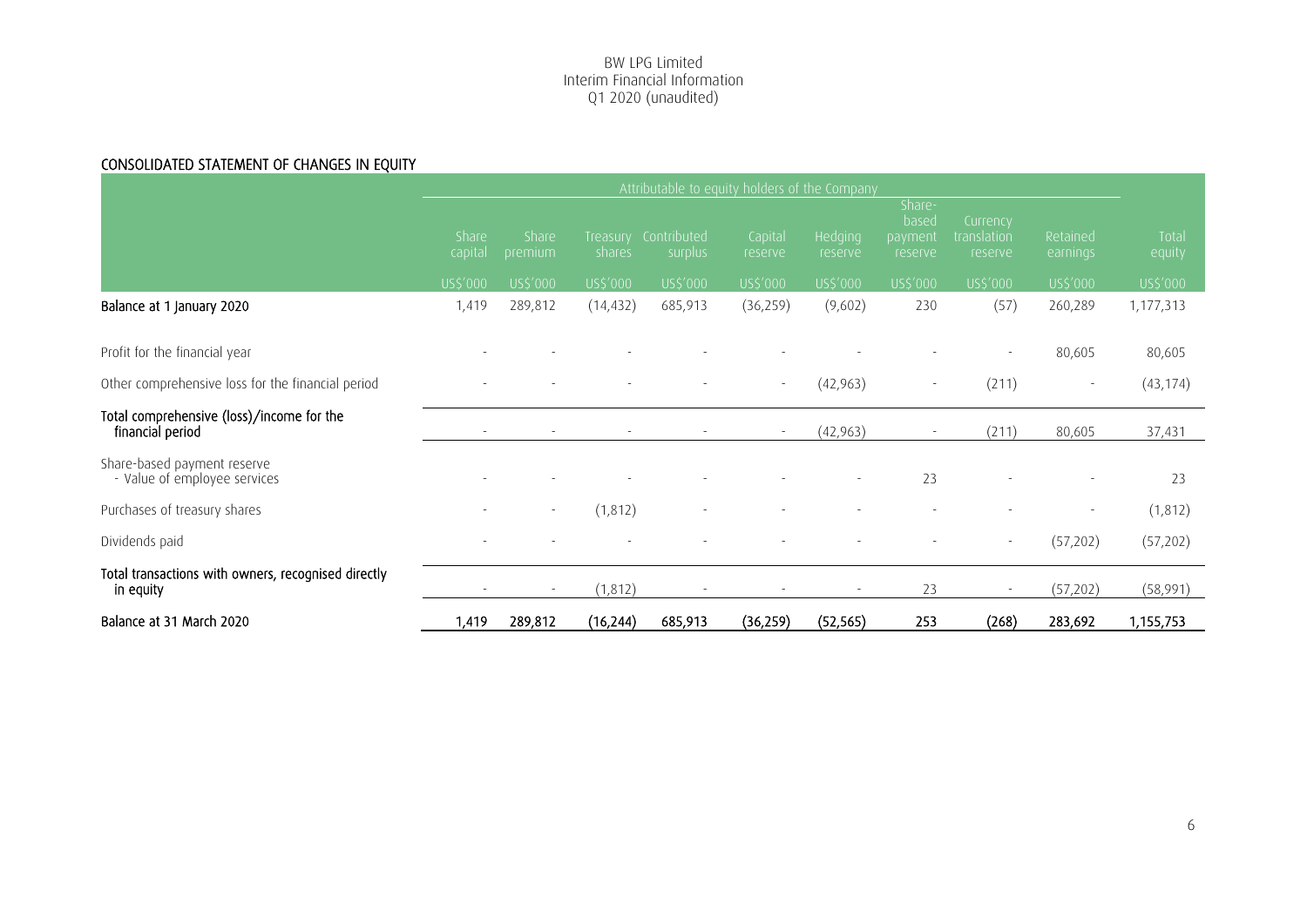## CONSOLIDATED STATEMENT OF CHANGES IN EQUITY (continued)

|                                                                  | Attributable to equity holders of the Company |                          |                          |                                 |                    |                    |                                                    |                                    |                      |           |                                         |                 |
|------------------------------------------------------------------|-----------------------------------------------|--------------------------|--------------------------|---------------------------------|--------------------|--------------------|----------------------------------------------------|------------------------------------|----------------------|-----------|-----------------------------------------|-----------------|
|                                                                  | <b>Share</b><br>capital                       | Share<br>premium         | shares                   | Treasury Contributed<br>surplus | Capital<br>reserve | Hedging<br>reserve | Share-<br>based<br>payment <sup>1</sup><br>reserve | Currency<br>translation<br>reserve | Retained<br>earnings | Total     | Non-<br>controlling<br><i>interests</i> | Total<br>equity |
|                                                                  | US\$'000                                      | US\$'000                 | US\$'000                 | US\$'000                        | US\$'000           | US\$'000           | US\$'000                                           | US\$'000                           | US\$'000             | US\$'000  | US\$'000                                | US\$'000        |
| Balance at 1 January 2019                                        | 1,419                                         | 289,812                  | (12,700)                 | 685,913                         | (36, 259)          | 8,914              | 16                                                 | (27)                               | 46,055               | 983,143   | 482                                     | 983,625         |
| (Loss)/Profit for the financial year                             |                                               |                          |                          |                                 |                    |                    |                                                    | $\sim$                             | (23, 615)            | (23, 615) | 71                                      | (23, 544)       |
| Other comprehensive loss for the financial period                |                                               |                          |                          |                                 | $\sim$             | (9,358)            |                                                    |                                    |                      | (9,358)   | $\sim$                                  | (9,358)         |
| Total comprehensive (loss)/income for the<br>financial period    |                                               | $\overline{\phantom{a}}$ | $\overline{\phantom{a}}$ | $\sim$                          | $\sim$             | (9,358)            | $\overline{\phantom{a}}$                           | $\sim$                             | (23, 615)            | (32, 973) | 71                                      | (32,902)        |
| Share-based payment reserve<br>- Value of employee services      |                                               |                          |                          |                                 |                    |                    | 25                                                 |                                    |                      | 25        |                                         | 25              |
| Purchases of treasury shares                                     |                                               | $\sim$                   | (1, 732)                 |                                 |                    |                    |                                                    |                                    |                      | (1, 732)  |                                         | (1, 732)        |
| Total transactions with owners, recognised<br>directly in equity |                                               |                          | (1, 732)                 | $\sim$                          | $\sim$             |                    | 25                                                 | $\overline{\phantom{a}}$           |                      | (1,707)   |                                         | (1,707)         |
| Balance at 31 March 2019                                         | 1,419                                         | 289,812                  | (14, 432)                | 685,913                         | (36, 259)          | (444)              | 41                                                 | (27)                               | 22,440               | 948,463   | 553                                     | 949,016         |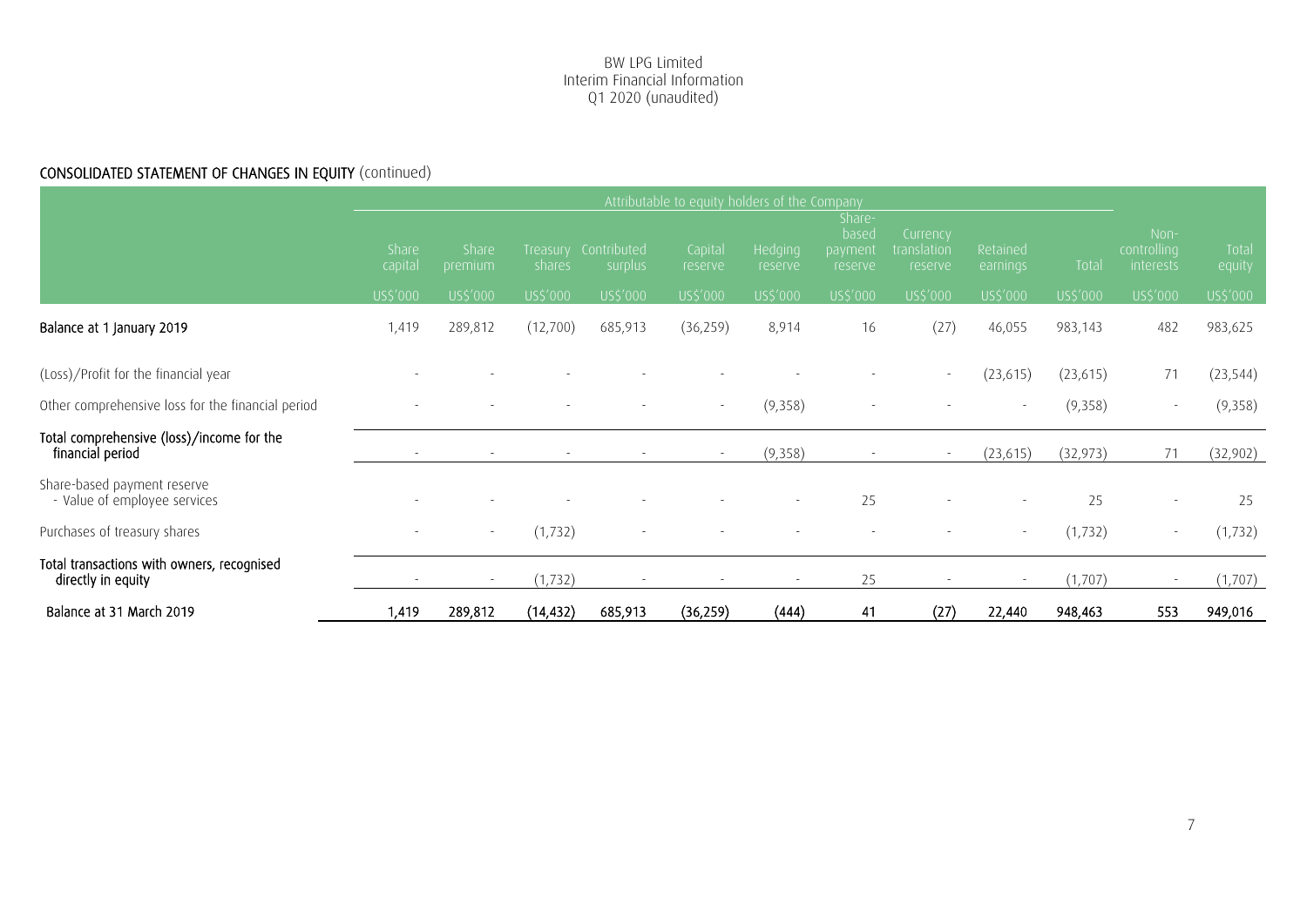## CONSOLIDATED STATEMENT OF CASH FLOWS

|                                                                             | 01 2020           | 01 2019        |
|-----------------------------------------------------------------------------|-------------------|----------------|
|                                                                             | US\$'000          | US\$'000       |
| Cash flows from operating activities                                        |                   |                |
| Profit/(Loss) before tax for the financial period                           | 80,926            | (23, 396)      |
| Adjustments for:                                                            |                   |                |
| - amortisation charge                                                       | 13                |                |
| - depreciation charge<br>- derivative loss                                  | 38,139            | 31,829<br>69   |
| - gain on disposal of assets held-for-sale                                  | (5,273)           | (1,783)        |
| - interest income                                                           | (1, 331)          | (1, 433)       |
| - interest expense<br>- other finance expense                               | 12,201<br>112     | 14,724<br>346  |
| - share-based payments                                                      | 23                | 25             |
| - share of profit of a joint venture                                        | (1,213)           |                |
| - finance lease income                                                      | (558)             |                |
|                                                                             | 123,039           | 20,381         |
| Changes in:                                                                 |                   |                |
| - inventories                                                               | (47, 273)         | 1,601          |
| - trade and other receivables                                               | 18,414            | 9,251          |
| - trade and other payables<br>- derivative financial instruments            | 38,511<br>(8,254) | 4,280          |
| - margin account held with broker                                           | 17,252            |                |
| Cash generated from operations                                              | 141,689           | 35,513         |
| Tax paid                                                                    | (73)<br>141,616   | (71)<br>35,442 |
| Net cash provided by operating activities                                   |                   |                |
| Cash flows from investing activities                                        |                   |                |
| Purchases of property, plant and equipment                                  | (6, 816)          | (1, 352)       |
| Purchase on intangible assets<br>Proceeds from sale of assets held-for-sale | (54)              |                |
| Repayment of loan receivables from a joint venture                          | 31,998<br>3,100   | 6,606<br>850   |
| Repayment of finance lease                                                  | 5,483             |                |
| Interest received                                                           | 1,898             | 1,436          |
| Net cash provided by investing activities                                   | 35,609            | 7,540          |